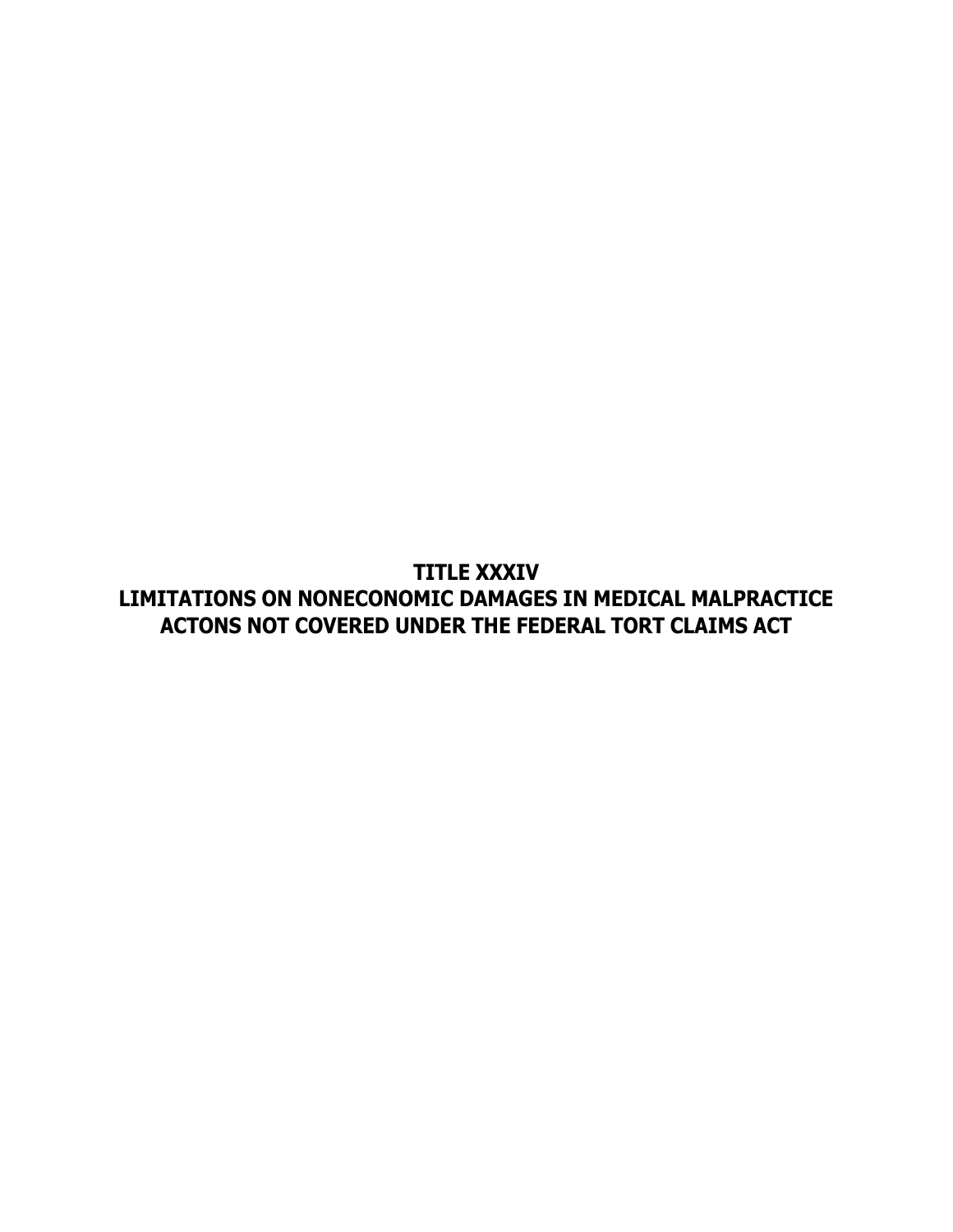## **CHAPTER 1. LIMITATIONS ON NONECONOMIC DAMAGES IN MEDICAL MALPRACTICE ACTIONS NOT COVERED UNDER THE FEDERAL TORT CLAIMS ACT**

## **§34-1-1 Statement of Need**

The Choctaw Tribal Council has determined that it is in the best interest of the Tribe and its members to ensure that liability insurance coverage is available for medical malpractice and other civil claims against health care providers arising on Choctaw Reservation lands not covered by the Federal Torts Claim Act ("FTCA").

## **§34-1-2 Purpose, Definitions, and Intent**

- (1) For the purposes of this section, the following words and phrases shall have the meanings ascribed herein unless the context clearly requires otherwise:
	- (a) "Non-economic damages" means subjective, nonpecuniary damages arising from death, pain, suffering, inconvenience, mental anguish, worry, emotional distress, loss of society and companionship, loss of consortium, bystander injury, physical impairment, disfigurement, injury to reputation, humiliation, embarrassment, loss of the enjoyment of life, hedonic damages, other nonpecuniary damages, and any other theory of damages such as fear of loss, illness or injury. The term "noneconomic damages" shall not include punitive or exemplary damages.
	- (b) "Actual economic damages" means objectively verifiable pecuniary damages arising from medical expenses and medical care, rehabilitation services, custodial care, disabilities, loss of earnings and earning capacity, loss of income, burial costs, loss of use of property, costs of repair or replacement of property, costs of obtaining substitute domestic services, loss of employment, loss of business or employment opportunities, and other objectively verifiable monetary losses.
	- (c) "Health care provider" means any licensed physician, physician's assistant, registered nurse, nurse practitioner, acupuncturist, licensed practical nurse, osteopath, dentist, hospital, institution for the aged or infirm, pharmacist, podiatrist, optometrist or chiropractor [or other health care practitioners or institutions who would be covered by Miss. Code  $\S$  11-1-60 et seq. if a medical malpractice claim had arisen against them off the reservation subject to state law].
- (2) It is the intent of this section to limit all non-economic damages as follows:
	- (a) In any cause of action filed on or after May 1, 2019, for injury based on medical malpractice or breach of standard of care against a health care provider, including institutions for the aged or infirm, in the event the trier of fact finds the defendant liable, they shall not award the plaintiff more than Five Hundred Thousand Dollars (\$500,000.00) for non-economic damages.
	- (b) In any civil action filed on or after May 1, 2019, other than those actions described in paragraph (a) of this subsection, in the event the trier of fact finds the defendant liable, they shall not award the plaintiff more than One Million Dollars (\$1,000,000.00) for non-economic damages.